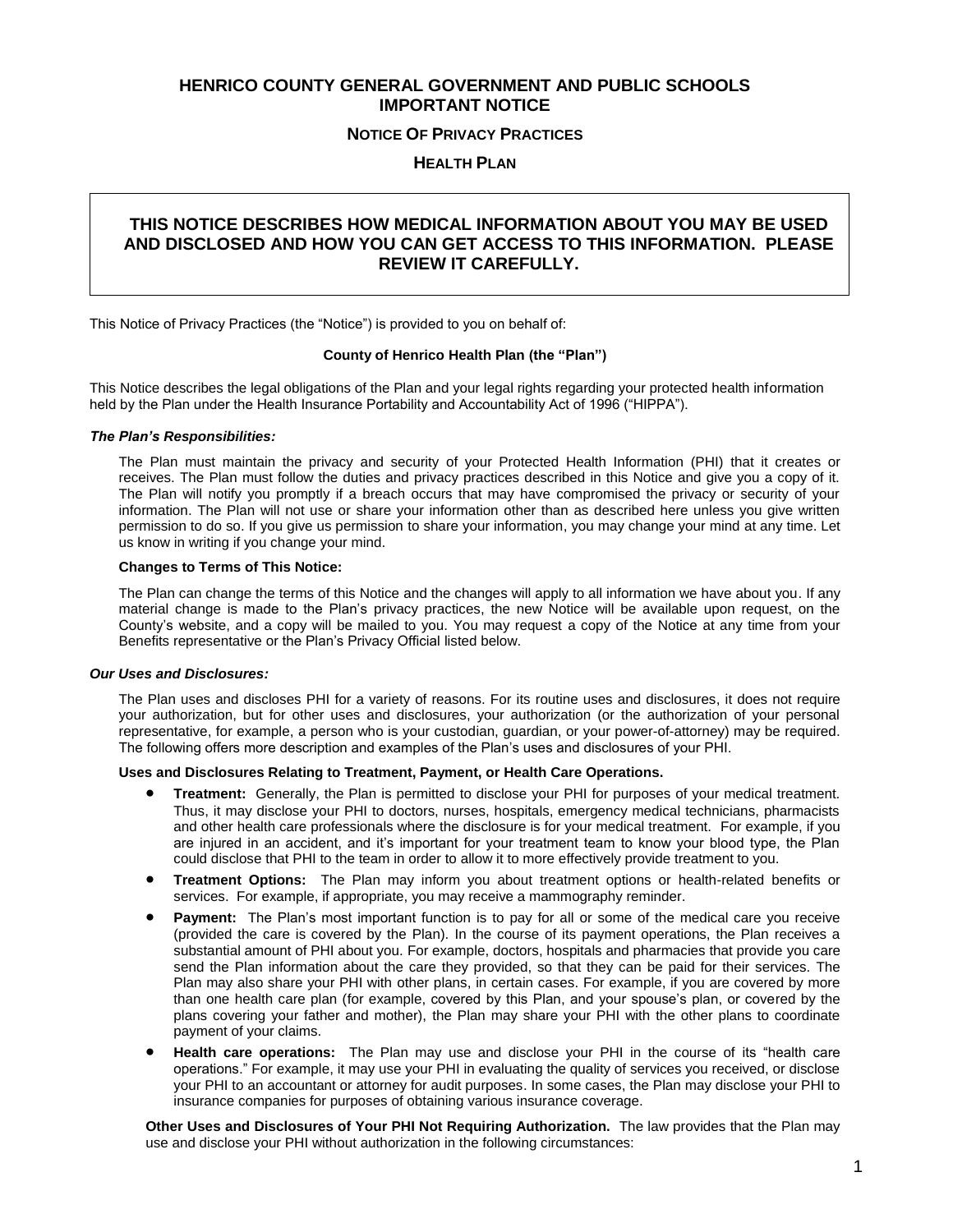- **To the Plan Sponsor:** The Plan may disclose PHI to the employers (such as Henrico County General Government and Public Schools) who sponsor or maintain the Plan for the benefit of employees and dependents. However, the PHI may only be used for limited purposes, and may not be used for purposes of employment-related actions or decisions or in connection with any other benefit or employee benefit plan of the employers. PHI may be disclosed to: the human resources department or benefits office for purposes of enrollments and disenrollments, payroll deductions, census, claim resolutions, and other matters related to Plan administration; the payroll office for purposes of ensuring appropriate payroll deductions and other payments by covered persons for their coverage; the finance department, as needed for preparation of data compilations and reports and for purposes of oversight and audit and other matters related to Plan administration; the information technology department, as needed for preparation of data compilations and reports related to Plan administration;; the employee health benefits committee and internal legal counsel to assist with resolution of claim, coverage and other disputes related to the Plan's provision of benefits.
- **Business Associates:** In connection with the Plan's payment and health care operations, the Plan contracts with individuals and entities called Business Associates to perform various functions on its behalf or to provide certain services. To perform these functions or provide these services, the Plan's Business Associates will receive, create, maintain, use or disclose PHI. In particular, Anthem Health Plans of Virginia, Inc. will provide plan supervision and claims administration services as a Business Associate to the Plan.
- **Required by law:** The Plan will disclose PHI about you when required to do so by federal, state, or local law. For instance, the Plan may disclose PHI when a law requires that it report information about suspected abuse, neglect or domestic violence, or relating to suspected criminal activity, or in response to a court order. It must also disclose PHI to authorities that monitor compliance with these privacy requirements.
- **For public health activities:** The Plan may disclose PHI when required to collect information about disease or injury, or to report vital statistics to a public health authority.
- **For health oversight activities:** The Plan may disclose PHI to agencies or departments responsible for monitoring the health care system for such purposes as reporting or investigation of unusual incidents.
- **Relating to decedents:** The Plan may disclose PHI relating to an individual's death to coroners, medical examiners or funeral directors, and to organ procurement organizations relating to organ, eye, or tissue donations or transplants.
- **Organ and Tissue Donation:** If you are an organ donor, we may release PHI to organizations that handle organ procurement or organ, eye or tissue transplantation or to an organ donation bank, as necessary to facilitate organ or tissue donation and transplantation.
- **For research purposes:** In certain circumstances, and under strict supervision of a privacy board, the Plan may disclose PHI to assist medical and psychiatric research.
- **To avert threat to health or safety:** In order to avoid a serious threat to health or safety, the Plan may disclose PHI as necessary to law enforcement or other persons who can reasonably prevent or lessen the threat of harm.
- **Workers' Compensation:** The Plan may release PHI about you for workers' compensation or similar programs.
- **Law Enforcement:** The plan may release PHI if asked to do so by a law enforcement official for law enforcement purposes.
- **Lawsuits and Disputes:** If you are involved in a lawsuit or a dispute, the Plan may disclose PHI about you in response to a court or administrative order. The Plan may also disclose PHI about you in a response to a subpoena, discovery request, or other lawful process by someone else involved in a dispute, but only if efforts have been made to tell you about the request or to obtain an order protecting the information requested.
- **Inmates:** If you are an inmate of a correctional institution or under the custody of a law enforcement official, the Plan may release PHI about you to the correctional institution or law enforcement official.
- **For specific government functions:** The Plan may disclose PHI of military personnel and veterans in certain situations, to correctional facilities in certain situations, to government programs relating to eligibility and enrollment, and for national security reasons.

**Uses and Disclosures Requiring Authorization:** For uses and disclosures beyond treatment, payment and operations purposes (including disclosures to Business Associates), and for reasons not included in one of the exceptions described above, the Plan is required to have your written authorization. Your authorizations can be revoked at any time to stop future uses and disclosures, except to the extent that the Plan has already undertaken an action in reliance upon your authorization. The following uses and disclosures will only be made with your authorization:

- $\circ$  uses and disclosures of PHI for marketing purposes, including subsidized treatment communications,
- o disclosures that constitute a sale of PHI, and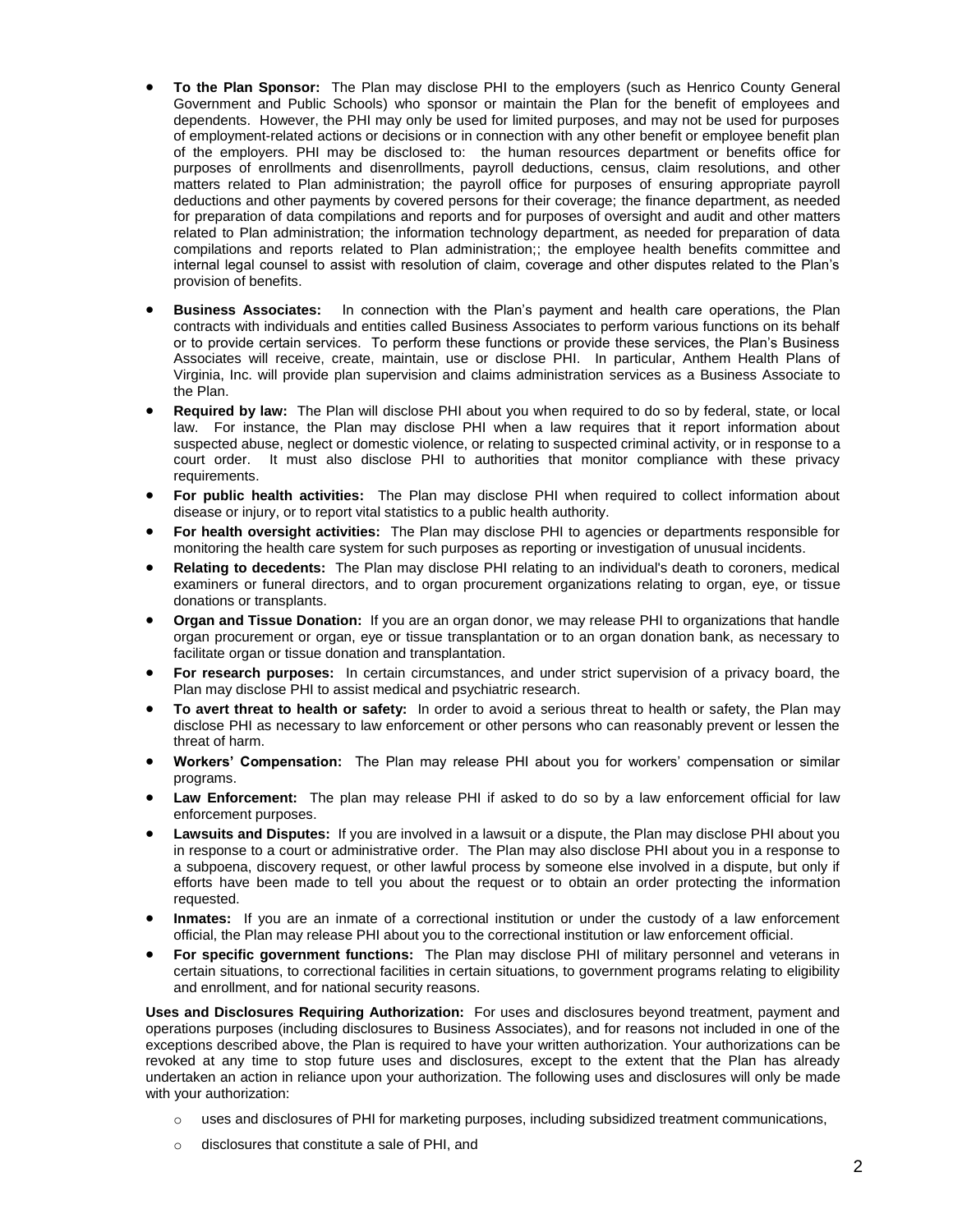o other uses and disclosures not described in this Privacy Notice.

**Uses and Disclosures Requiring You to have an Opportunity to Object:** The Plan may share PHI with your family, friend or other person involved in your care, or payment for your care. The Plan may also share PHI with these people to notify them about your location, general condition, or death. However, the Plan may disclose your PHI only if it informs you about the disclosure in advance and you do not object. Further, if there is an emergency situation and you cannot be given your opportunity to object, disclosure may be made if it is consistent with any prior expressed wishes and disclosure is determined to be in your best interests. The Plan may also disclose health information to disaster relief organizations that seek your PHI to coordinate your care or notify family and friends of your location or condition in a disaster. In such cases, you must be informed and given an opportunity to object to further disclosure as soon as you are able to do so.

**Authorizations for Genetic Information, Marketing and Sale:** The Plan is prohibited from using or disclosing your genetic information for underwriting purposes. The Plan will not sell your PHI, i.e. receive direct or indirect payment in exchange for your PHI, without your authorization. The Plan will not use your PHI for marketing purposes without your authorization and the Plan will not use or disclose your PHI for fundraising purposes unless we disclose that activity in this Notice.

## *Your Rights:*

You have the following rights relating to your protected health information:

- **To request restrictions on uses and disclosures:** You have the right to request that the Plan not use or disclose information for treatment, payment, or other administrative purposes except when specifically authorized by you, when required by law, or in emergency circumstances. You also have the right to request that the Plan limit the PHI that it discloses to someone involved in your care or the payment for your care, such as a family member or friend. Your request for restrictions must be submitted in writing to your Benefits representative. The request for restrictions must identify the information to be restricted, the type of restriction requested (i.e. on the use of information, the disclosure of information, or both), and to whom the limits should apply. The Plan will comply with your request unless required by law to make a disclosure. To the extent the Plan agrees to any restrictions on its use or disclosure of your PHI, it will put the agreement in writing. However, the Plan will comply with any restriction request if the disclosure is to a health plan for purposes of payment or health care operations (not for treatment) and the PHI pertains solely to a health care item or service that has been paid for out-of-pocket and in full.
- **To request confidential communications:** You have the right to ask that the Plan communicate with you in a certain way or at a certain location. For example, you can ask that we only contact you at work or by mail. To request confidential communications, you must make your request in writing to your Benefits representative. The Plan will accommodate your request as long as it is reasonable.
- **To choose someone to act for you:** If you have given someone medical power of attorney or if someone is your legal guardian, that person can exercise your rights and make choices about your health information. The Plan will make sure the person has this authority and can act for you before taking any action.
- **To inspect and copy your PHI:** Unless your access is restricted for clear and documented treatment reasons, or as otherwise provided by law or regulation, you have a right to see your PHI in the possession of the Plan or its vendors if you put your request in writing to your Benefits representative. The Plan, or someone on behalf of the Plan, will respond to your request, normally within 30 days. If your request is denied, you will receive written reasons for the denial and an explanation of any right to have the denial reviewed. If you would like copies of your PHI, a charge for copying may be imposed, but may be waived, depending on your circumstances. You have a right to choose what portions of your information you would like copied and to receive, upon request, prior information on the cost of copying. You also have the right to request copies of your PHI in an electronic format, and if the records are available in that format, they will be provided in it. If they are not, the Plan will provide an alternative format.
- **To request amendment of your PHI:** If you believe that there is a mistake or missing information in a record of your PHI held by the Plan or one of its vendors, you may request, in writing to your Benefits representative, that the record be corrected or supplemented. The Plan or someone on its behalf will respond, normally within 60 days of receiving your request. The Plan may deny the request if it is determined that the PHI is: (i) correct and complete; (ii) not created by the Plan or its vendor and/or not part of the Plan's or vendor's records; or (iii) not permitted to be disclosed. Any denial will state the reasons for denial and explain your rights to have the request and denial, along with any statement in response that you provide, appended to your PHI. If the request for amendment is approved, the Plan or vendor, as the case may be, will change the PHI and so inform you, and tell others that need to know about the change in the PHI.
- **To find out what disclosures have been made:** You have a right to get a list of the times your health information has been shared for six years prior to the date you ask. The Plan will tell you when, to whom, for what purpose, and what portion of your PHI has been released by the Plan and its vendors. The Plan will include all disclosures except for those about treatment, payment and health care operations, and certain other disclosures (such as any you asked us to make). There will be no charge for up to one accounting each year. There may be a charge for more frequent requests.